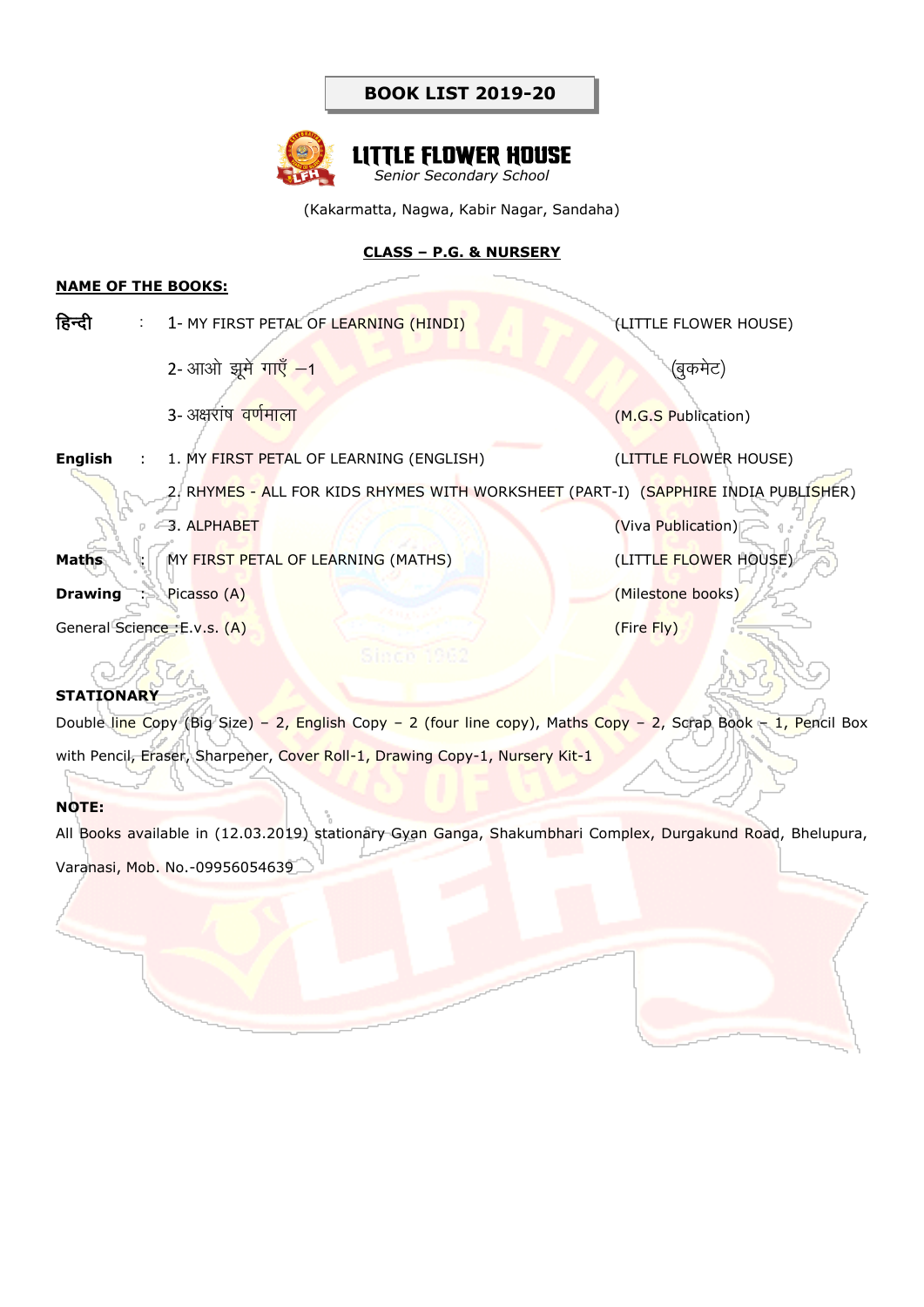

(Kakarmatta, Nagwa, Kabir Nagar, Sandaha)

#### **CLASS – PREP-I**

#### **NAME OF THE BOOKS:**

| हिन्दी           | <u>:  1. गीता लिटिल टच हिन्दी (लेवल 1)</u>   | (गीता पब्लिषिंग हाउस)              |
|------------------|----------------------------------------------|------------------------------------|
|                  | <u>2. गीता लिटिल टच हिन्दी (लेवल 2)</u>      | <mark>(गीता पब्लिषिंग हाउस)</mark> |
|                  | 3. आओ झू <mark>मे गाएँ –2</mark>             | <u>(बुकमेट)</u>                    |
| <b>English</b>   | : 1. Geeta's Little Touch Level-1            | (Geeta Publishing House)           |
|                  | 2. Geeta's Little Touch Level-2              | (Geeta Publishing House)           |
|                  | 3. Cursive Writing (B)                       | (Millennium's)                     |
|                  | 4. All for kids Rhymes with worksheet Part-2 | (Sapphire Publishers Pvt. Ltd.)    |
| <b>Maths</b>     | : Junior Math Primer                         | (Bharti Bhawan)                    |
| G. Science:      | E.V.S. (B)                                   | (Fire Fly)                         |
| <b>Drawing</b> : | Picasso (B)                                  | (Milestone books)                  |
|                  |                                              |                                    |

#### **STATIONARY**

Double line copy (Big Size) – 2, English Copy – 3 (four line copy), Maths Copy – 2, Scrap Book – 1, Pencil Box with Pencil, Eraser, Sharpener, Cover Roll-1, Drawing Copy-1.

#### **NOTE:**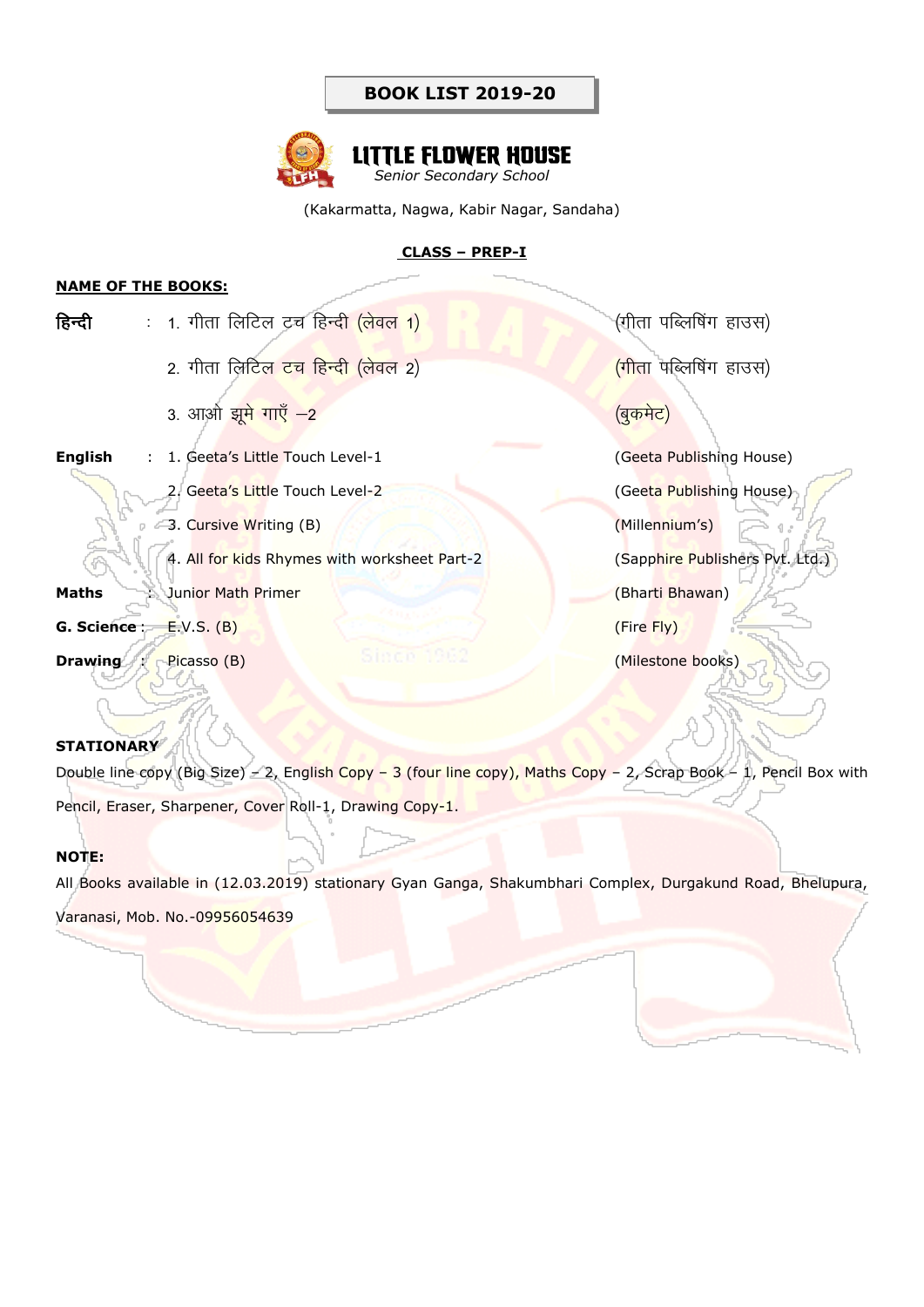

(Kakarmatta, Nagwa, Kabir Nagar, Sandaha)

### **CLASS – PREP-II**

#### **NAME OF THE BOOKS:**

| हिन्दी         | : 1. उडान प्रवेषिका—पाठ बी                                  | (कोरडोआ पब्लिकेषन्स) |
|----------------|-------------------------------------------------------------|----------------------|
|                | 2. आओ झूमे गाएँ -3                                          | (बुकमेट)             |
|                | 3. स्वर लेखन कार्य अभ्यास पुस्तिका                          | (M.G.S. Publication) |
| <b>English</b> | 1. Getting ready to speak and read                          | (Frank Brothers)     |
|                | 2. My Big Book of Rhymes                                    | (Kids Words)         |
|                | 3. Cursive spark with words                                 | (Elegant)            |
| <b>Maths</b>   | Easy to Maths primer                                        | (M.G.S. Publication) |
|                | <b>G. Science</b> : The joy of Science today (Introductory) | (Frank Brothers)     |

**Drawing** : Picasso (C) (Milestone books)

**STATIONARY** 

Double line copy (Big Size) – 2, English Copy – 3 (four line copy), General Science – 2 (Interleave), Maths Copy – 2,Scrap Book -1, Pencil Box with Pencil, Eraser, Sharpener, school Cover Roll-1, Drawing Copy-1, Practical Copy-1

### **NOTE:**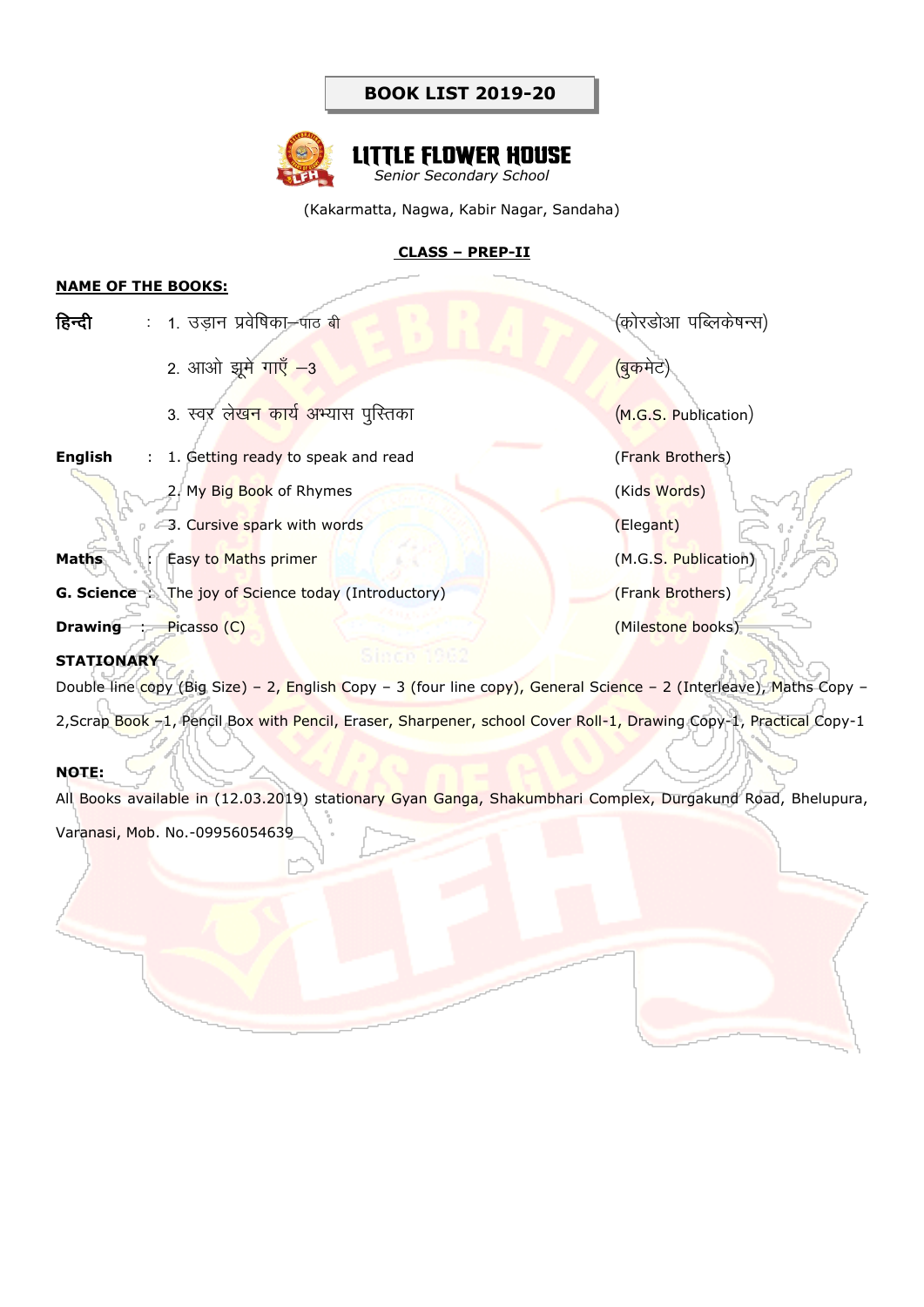

#### **CLASS – I**

#### **NAME OF THE BOOKS:**

| हिन्दी         |                           | : 1. मेधा                                                                                                                                                                                                                                                | (Kriti Publication)       |
|----------------|---------------------------|----------------------------------------------------------------------------------------------------------------------------------------------------------------------------------------------------------------------------------------------------------|---------------------------|
|                |                           | 2. व्योम हिन्द <mark>ी व्याकरण</mark>                                                                                                                                                                                                                    | (Green Earth Publication) |
| English        |                           | : 1. New Oxford Modern English                                                                                                                                                                                                                           | (Oxford Publication)      |
|                |                           | 2. Grammar Chest<br><u> The Common Service Common Service Common Service Common Service Common Service Common Service Common Service Common Service Common Service Common Service Common Service Common Service Common Service Common Service Common</u> | (Cordova)                 |
|                |                           | 3. Cursive writing book-I                                                                                                                                                                                                                                | (Dhruv Pub.)              |
| Maths          |                           | New Composite Math                                                                                                                                                                                                                                       | (S. Chand)                |
| G. K.          |                           | : Know and grow with Derek                                                                                                                                                                                                                               | (Pearson)                 |
| <b>Drawing</b> | $\mathbb{R}^{\mathbb{Z}}$ | Picasso 1                                                                                                                                                                                                                                                | (Mile Stone)              |
|                |                           | <b>Computer</b> : Tools 2016 With open office 65                                                                                                                                                                                                         | (Kips Publications)       |
|                |                           | <b>Computer : Practice book</b><br>Sings 1262                                                                                                                                                                                                            | (Landmark)                |
| <b>EVS</b>     |                           | : Our Green Earth                                                                                                                                                                                                                                        | (Blue Print)              |
|                |                           |                                                                                                                                                                                                                                                          |                           |

#### **STATIONARY**

Double line Copy (Big Size) – 4, English Copy – 6 (four line copy), Maths Copy – 4, Test Copy – 6, Pencil Box with Pencil, Eraser, Sharpener, Cover Roll-1, Drawing Copy-1, Practical Copy-1, Abacus Kit-1

#### **NOTE:**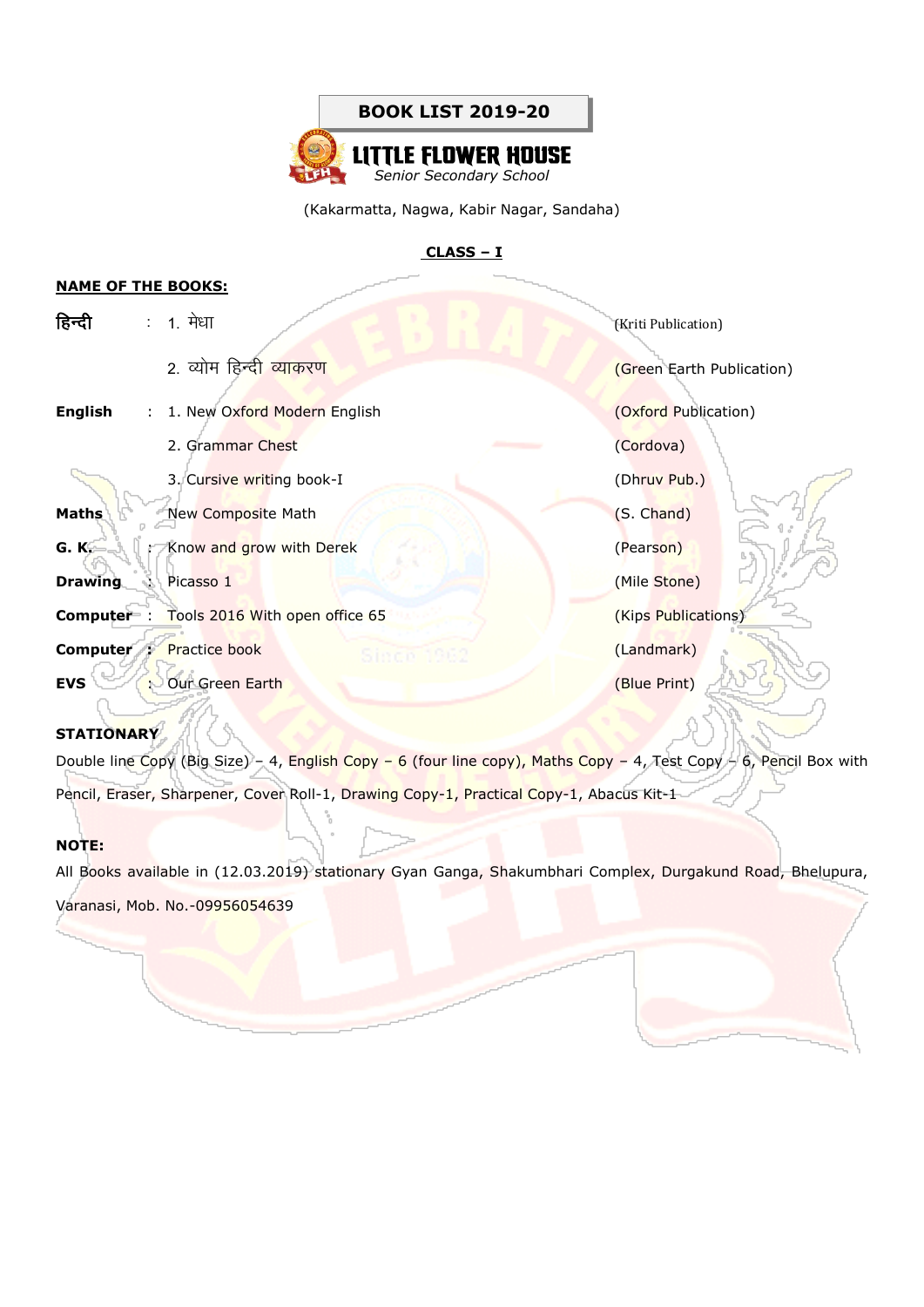

# **LITTLE FLOWER HOUSE** *Senior Secondary School*

(Kakarmatta, Nagwa, Kabir Nagar, Sandaha)

### **CLASS – II**

#### **NAME OF THE BOOKS:**

| हिन्दी         |                            | : 1. मेधा                                           | (Kriti Pub.)              |
|----------------|----------------------------|-----------------------------------------------------|---------------------------|
|                |                            | 2. व्योम हिन्द <mark>ी व्याकरण</mark>               | (Green Earth Publication) |
| English        |                            | : 1. New Oxford Modern English                      | (Oxford Publication)      |
|                |                            | 2. Grammar Chest<br><u> Maria Alemania de San A</u> | (Cordova)                 |
|                |                            | 3. Cursive writing book-II                          | (Dhruv Pub.)              |
| Maths          |                            | New Composite Math                                  | (S. Chand)                |
| G. K.          |                            | : Know and grow with Derek.                         | (Pearson)                 |
| <b>Drawing</b> | $\mathcal{L}^{\text{max}}$ | Picasso 2                                           | (Mile Stone)              |
|                |                            | <b>Computer</b> : Tools 2016 With open office 65    | (Kips Publications)       |
|                |                            | <b>Computer : Practice book</b><br>Since 1962       | (Landmark)                |
| <b>EVS</b>     |                            | : Our Green Earth                                   | (Blue Print)              |
|                |                            |                                                     |                           |

#### **STATIONARY**

Double line Copy (Big Size) – 4, English Copy – 6 (four line copy), Maths Copy – 4, Test Copy – 6, Pencil Box with Pencil, Eraser, Sharpener, Cover Roll-1, Drawing Copy-1, Practical Copy-1, Abacus Kit-1

#### **NOTE:**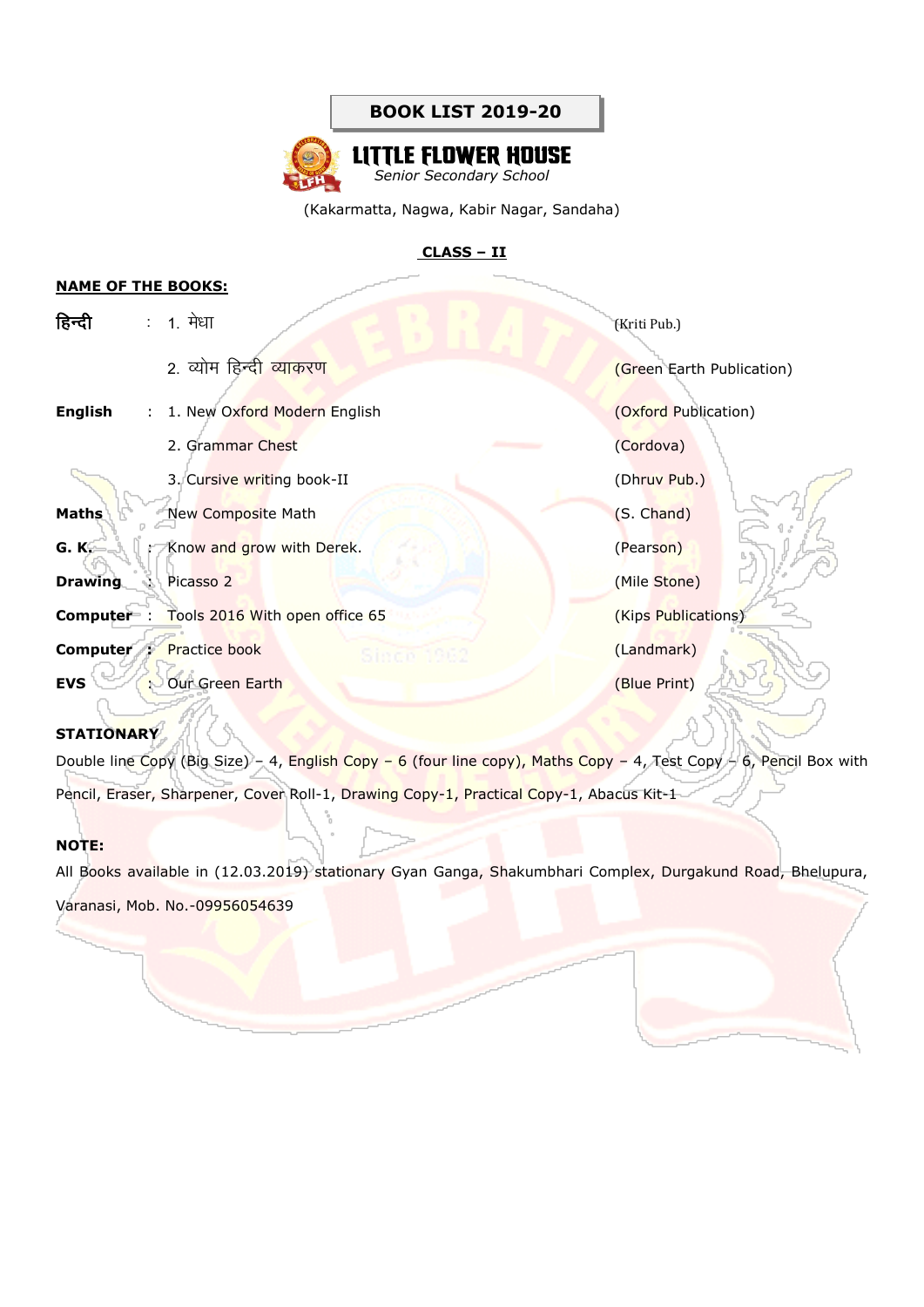

(Kakarmatta, Nagwa, Kabir Nagar, Sandaha)

# **CLASS – III**

#### **NAME OF THE BOOKS:**

| हिन्दी         | $\mathbb{Z}^2$ | 1. मेधा                                          | (Kriti Publication)           |
|----------------|----------------|--------------------------------------------------|-------------------------------|
|                |                | 2. व्योम हिन्दी व्याकरण                          | (Green Earth Publication)     |
| सस्कृत         |                | :  कलिका प्रवेषिका भाग —1                        | क <mark>ृति पब्लिके</mark> षन |
| <b>English</b> |                | : 1. New Oxford Modern English                   | (Oxford Publication)          |
|                |                | 2. Grammar Chest                                 | (Cordova)                     |
|                |                | 3. Cursive writing book-III                      | (Dhruv Pub.)                  |
| <b>Maths</b>   |                | <b>New Composite Math</b>                        | (S. Chand)                    |
| G. K.          |                | : Know and grow with Derek                       | (Pearson)                     |
| <b>Drawing</b> |                | Picasso 3<br>Since 1962                          | (Mile Stone)                  |
|                |                | <b>Computer</b> : Tools 2016 With open office 65 | (Kips Publications)           |
|                |                | <b>Computer :</b> Practice book                  | (Landmark)                    |
| Moral Sc.      |                | <b>Little Readers Revised Addition</b>           | (Macmillan)                   |
| Social Sc. :   |                | New Getting in Social Studies                    | (Orient Black Swan)           |
| <b>Science</b> |                | The Incredible Science                           | (Blue print Publication)      |

# **STATIONARY**

Double line Copy (Big Size) – 4, English Copy – 6 (four line copy), Maths Copy – 4, Test Copy – 6, Pencil Box with Pencil, Eraser, Sharpener, Cover Roll-1, Drawing Copy-1, Practical Copy-1, Abacus Kit-1

### **NOTE:**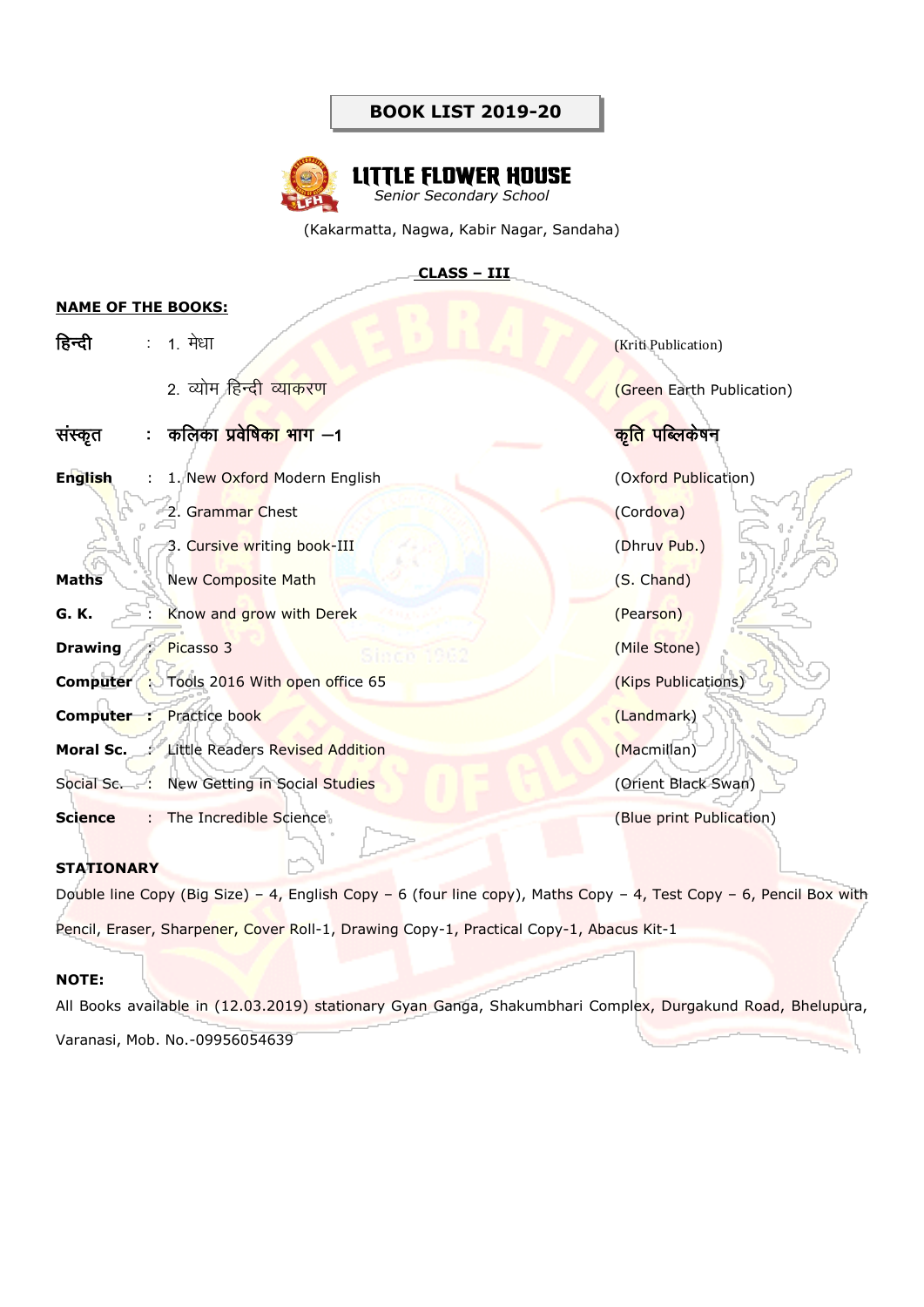

(Kakarmatta, Nagwa, Kabir Nagar, Sandaha)

#### **CLASS – IV**

#### **NAME OF THE BOOKS:**

| हिन्दी         |   | : 1. मेधा                                          | (Kriti Publication)          |
|----------------|---|----------------------------------------------------|------------------------------|
|                |   | 2. व्योम हिन्दी व्याकरण                            | (Green Earth Publication)    |
| सस्कृत         |   | :   कलकि प्रवे <mark>षिक भाग—2</mark>              | कृति पब्लि <mark>केषन</mark> |
| English        |   | : 1. New Oxford Modern English                     | (Oxford Publication)         |
|                |   | 2. Grammar Chest                                   | (Cordova)                    |
| <b>Maths</b>   |   | New Composite Math                                 | (S. Chand)                   |
| <b>G.K.</b>    |   | : Know and grow with Derek                         | (Pearson)                    |
| <b>Drawing</b> | ÷ | Picasso 4                                          | (Mile Stone)                 |
|                |   | <b>Computer</b> : Tools 2016 With open office 65   | (Kips Publications)          |
|                |   | Since 1962<br><b>Computer :</b> Practice book      | (Landmark)                   |
|                |   | <b>Moral Sc.</b> : Little Readers Revised Addition | (Macmillan)                  |
|                |   | Social Sc. : New Getting in Social Studies         | (Orient Black Swan)          |
| Science        | ÷ | The Incredible Science                             | (Blue print Publication)     |

### **STATIONARY**

Hindi line Copy (Big Size) - 10, Test Copy - 6, Pencil Box with Pencil, Eraser, Sharpener, Cover Roll-1, Drawing

Copy-1, Practical Copy-3, Abacus Kit-1

#### **NOTE:**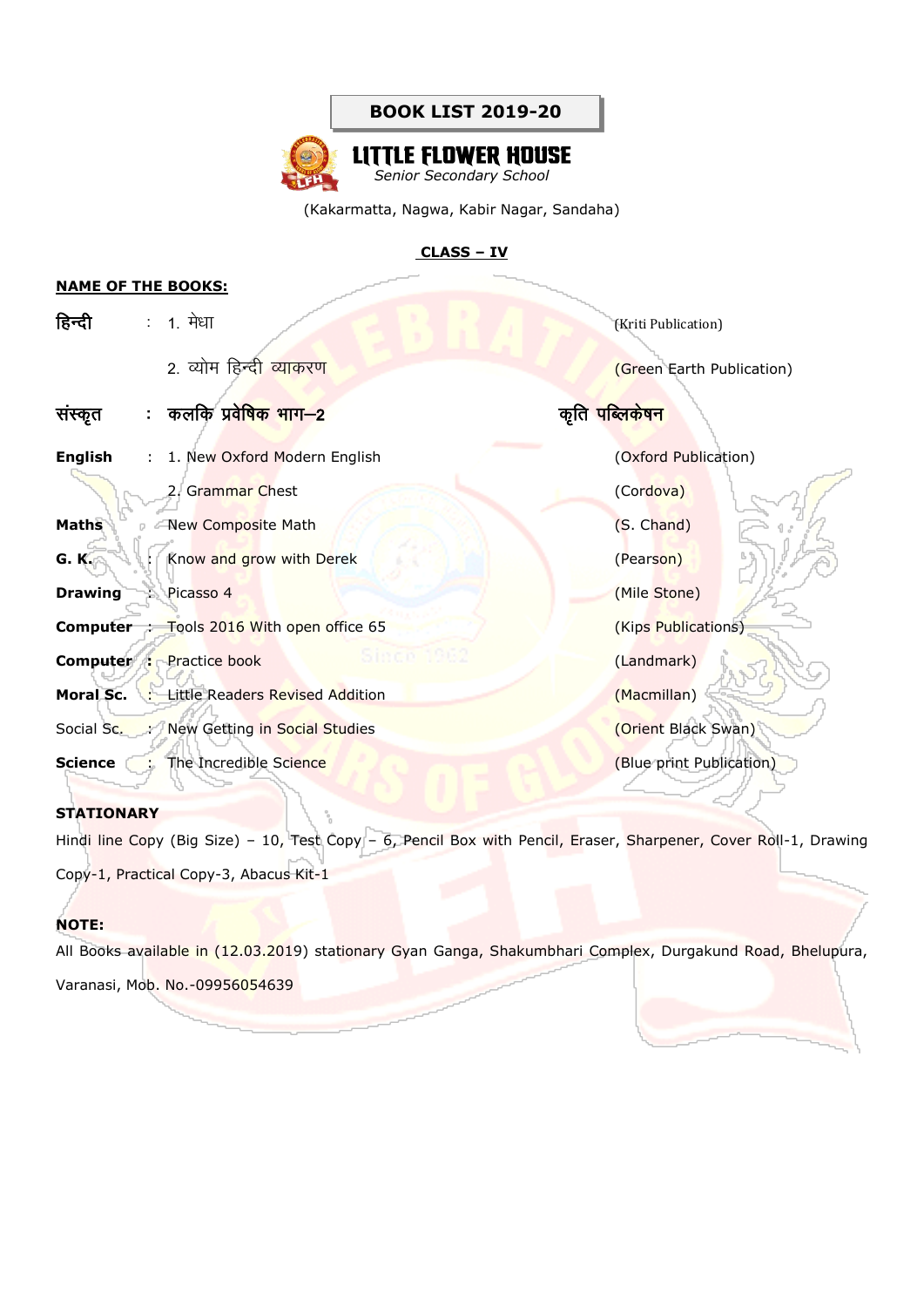

#### **CLASS –V**

#### **NAME OF THE BOOKS:**

| हिन्दी         | $\mathcal{L}$ | 1. मेधा                                           | (Kriti Publication)         |
|----------------|---------------|---------------------------------------------------|-----------------------------|
|                |               | 2. व्योम हिन्दी व्याकरण                           | (Green Earth Publication)   |
| सस्कृत         | ÷.            | कलिका भा <mark>ग--1</mark>                        | कृति <mark>पब्लिकेषन</mark> |
| <b>English</b> | ÷             | 1. New Oxford Modern English                      | (Oxford Publication)        |
|                |               | 2. Grammar Chest                                  | (Cordova)                   |
| Maths          |               | New Composite Math                                | (S. Chand)                  |
| G. K.          | $\sim 10$     | Know and grow with Derek                          | (Pearson)                   |
| <b>Drawing</b> |               | Picasso 5                                         | (Mile Stone)                |
|                |               | <b>Computer</b> : Tools 2016 With open office 65  | (Kips Publications)         |
| Computer:      |               | Since 1262<br><b>Practice book</b>                | (Landmark)                  |
|                |               | <b>Moral Sc.</b> : Little Reader Revised Addition | (Macmillan)                 |
|                |               | Social Sc. : New Getting in Social Studies        | (Orient Black Swan)         |
| Science        |               | The Incredible Science                            | (Blue print Publication)    |

#### **STATIONARY**

Hindi line Copy (Big Size) - 10, Test Copy - 6, Pencil Box with Pencil, Eraser, Sharpener, Cover Roll-1, Drawing

Copy-1, Practical Copy-3, Abacus Kit-1

#### **NOTE:**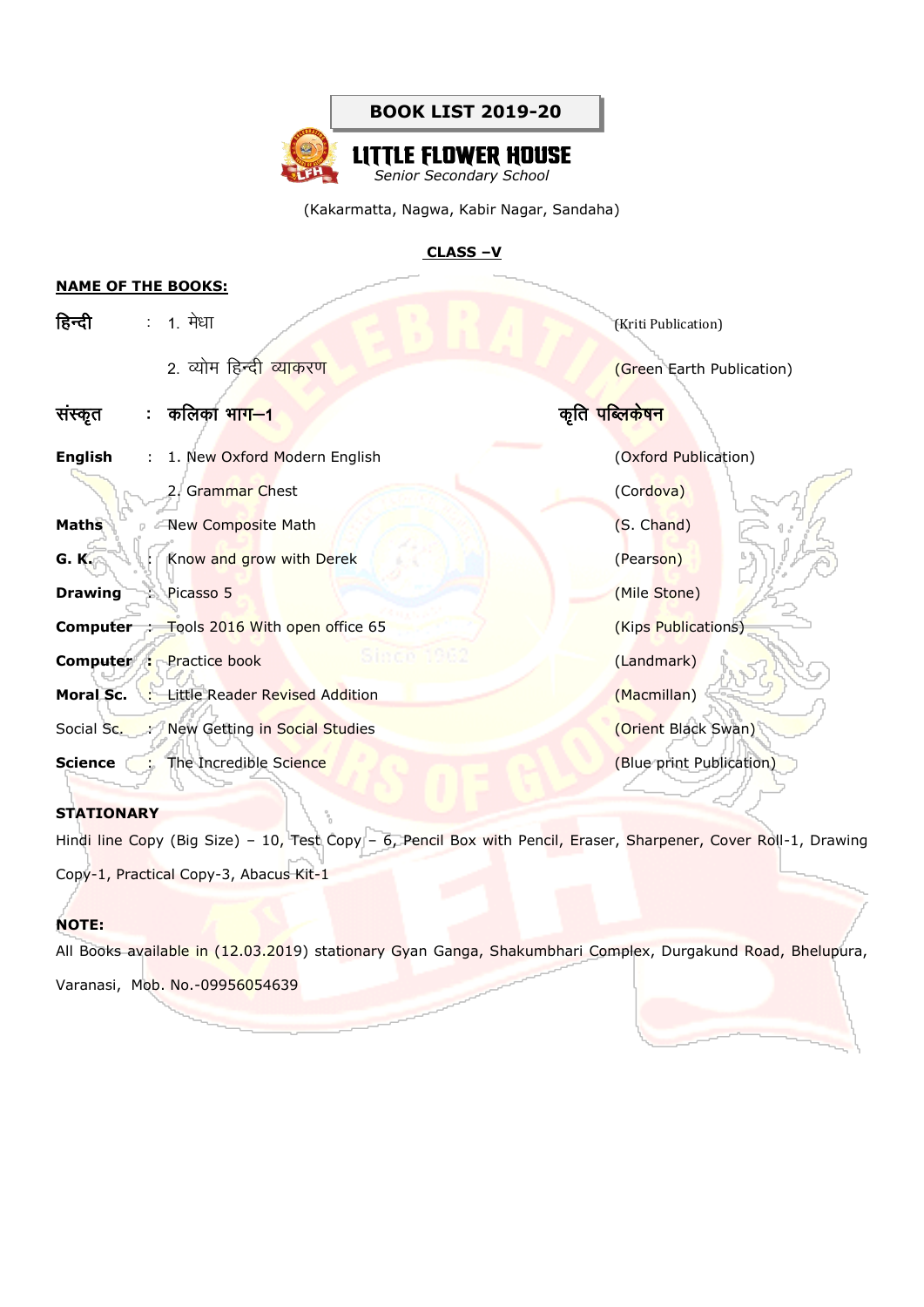

(Kakarmatta, Nagwa, Kabir Nagar, Sandaha)

#### **CLASS – VI**

### **NAME OF THE BOOKS:**

| हिन्दी          | $\mathbb{Z}^+$ | 1. सृष्टि                                 | (Green Earth Publication) |
|-----------------|----------------|-------------------------------------------|---------------------------|
|                 |                | 2. न्यू पारस हिन्द <mark>ी व्याकरण</mark> | (Bookmate publication)    |
| संस्कृत         | ÷              | रूचिरा                                    | <b>NCERT</b>              |
| <b>English</b>  |                | : 1. New Oxford Modern English            | (Oxford Publication)      |
|                 |                | 2. Skill Enhancer in English language     | (Laxmi Publication)       |
| <b>Maths</b>    |                | Oxford new enjoying Mathematics           | (Oxford)                  |
| G. K.           | ÷              | Know and grow with Derek                  | (Pearson)                 |
| <b>Drawing</b>  |                | Sukriti 6                                 | (Bookmate)                |
| <b>Computer</b> | <b>1999</b>    | <b>Gateway to IT</b><br>Since             | $(5e$ App $)$             |
|                 |                | <b>Computer :</b> Practice book           | (Landmark)                |
|                 |                | Moral Sc. : Young Leader                  | (Macmillan)               |
| Social Sc.      | ÷              | History, Civics, Geography                | (NCERT)                   |
|                 |                | <b>NCERT</b> Practice Social Study        | (Srijan)                  |
| <b>Science</b>  | ÷              | <b>NCERT Science</b>                      | (NCERT)                   |

#### **STATIONARY**

Register - 12pc., Practical Copy Hard Bond -3, Drawing Copy - 1, Single line copy - 3, Abacus Kit-1

#### **NOTE:**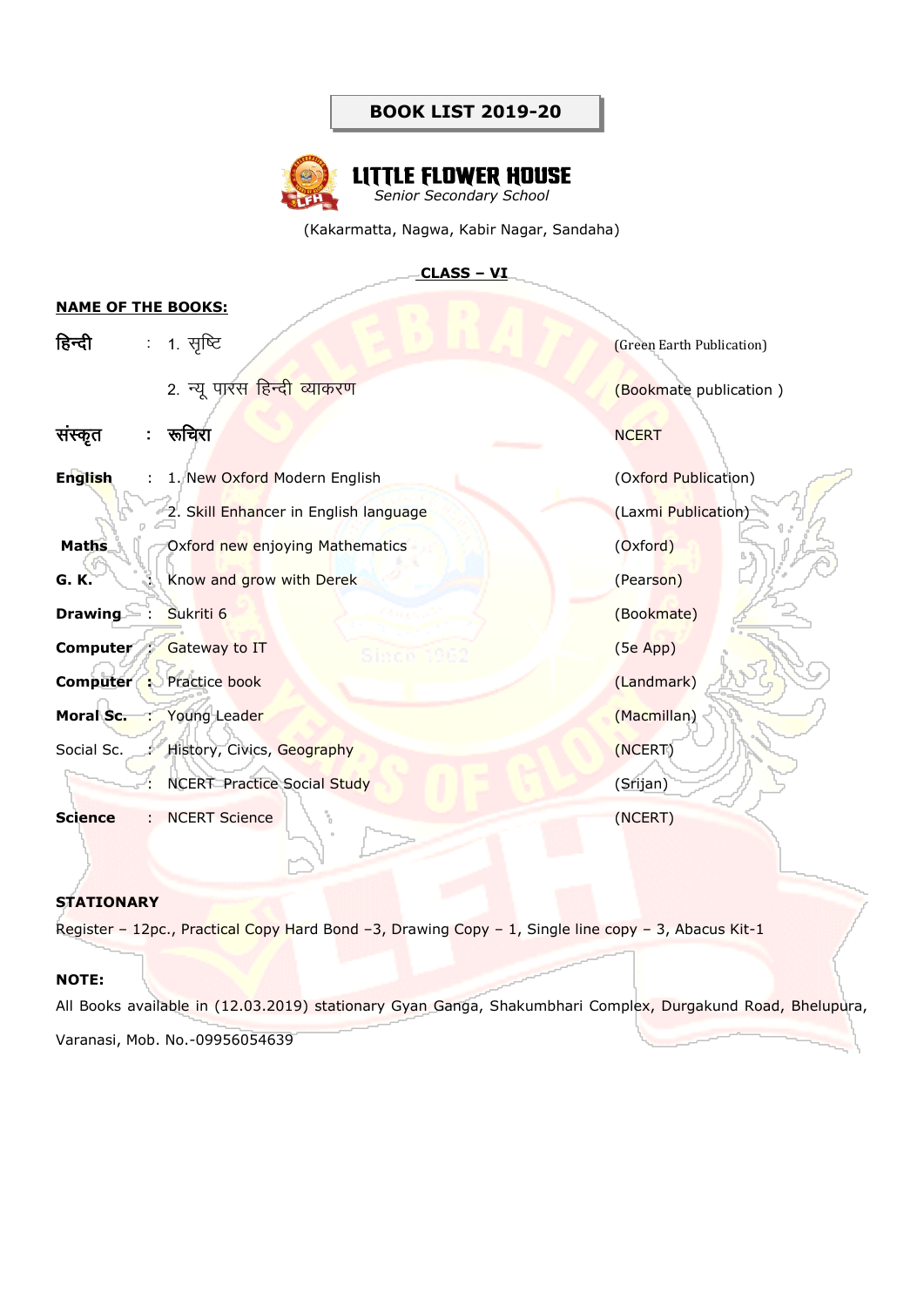

# **CLASS – VII**

#### **NAME OF THE BOOKS:**

| हिन्दी         |                | : 1. सृष्टि                              | (Green Earth Publication) |
|----------------|----------------|------------------------------------------|---------------------------|
|                |                | 2. न्यू पारस हिन्दी व्याकरण              | (Bookmate publication)    |
| संस्कृत        | ÷              | रूचिरा                                   | <b>NCERT</b>              |
| <b>English</b> | ÷.             | 1. New Oxford Modern English             | (Oxford Publication)      |
|                |                | 2. Skill Enhancer in English language    | (Laxmi Publication)       |
| <b>Maths</b>   |                | New Composite Math                       | (S. Chand)                |
| G. K.          | $\mathbb{R}^n$ | Know and grow with Derek                 | (Pearson)                 |
| <b>Drawing</b> | ÷.             | Sukriti 7                                | (Bookmate)                |
|                |                | <b>Computer</b> : Gateway to IT          | $(5e$ App $)$             |
|                |                | Since<br><b>Computer :</b> Practice book | (Landmark)                |
|                |                | Moral Sc. : Young Leader                 | (Macmillan)               |
|                |                | Social Sc. : History, Civics, Geography  | (NCERT)                   |
|                |                | <b>NCERT Practice Social Study</b>       | (Srijan)                  |
| <b>Science</b> | t i            | <b>NCERT Science</b>                     | (NCERT)                   |

## **STATIONARY**

Register - 12 pc., Practical Copy Hard Bond -3, Drawing Copy - 1, Single line copy - 3, Abacus Kit-1

#### **NOTE:**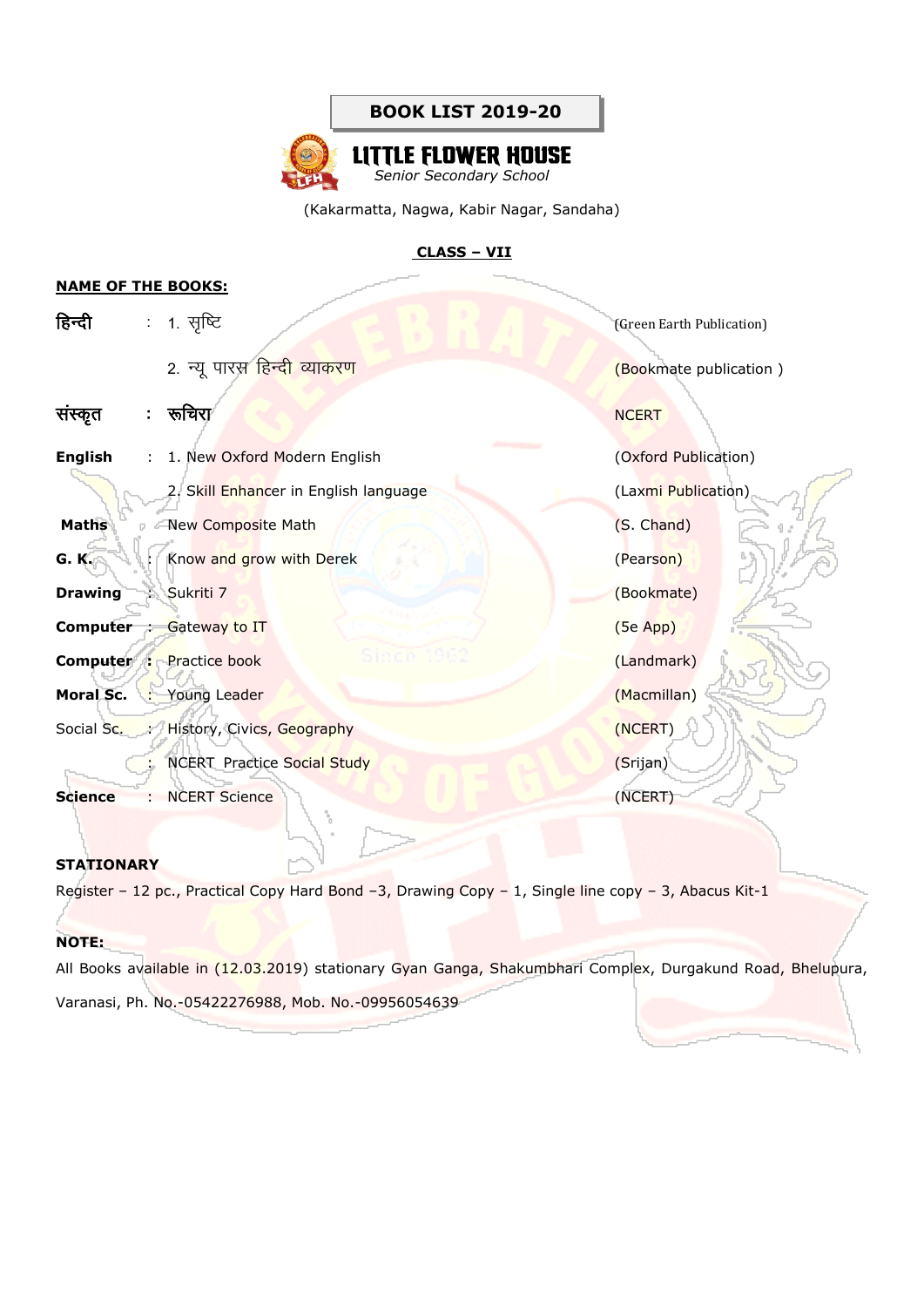

## **CLASS – VIII**

#### **NAME OF THE BOOKS:**

| हिन्दी         | $\mathcal{L}^{\mathcal{L}}$ | 1. सृष्टि                                    | (Green Earth Publication) |
|----------------|-----------------------------|----------------------------------------------|---------------------------|
|                |                             | 2. न्यू पारस हिन्दी व्याकरण                  | (Bookmate publication)    |
| संस्कृत        | ÷                           | रूचिरा                                       | <b>NCERT</b>              |
| <b>English</b> | $\mathcal{L}$               | 1. New Oxford Modern English                 | (Oxford Publication)      |
|                |                             | 2. Skill Enhancer in English language        | (Laxmi Publication)       |
| Maths          |                             | New Composite Math                           | (S. Chand)                |
| G. K.          | $\mathbb{Z}^{\mathbb{Z}}$   | Know and grow with Derek                     | (Pearson)                 |
| <b>Drawing</b> | ÷.                          | Sukriti 8                                    | (Bookmate)                |
|                |                             | <b>Computer</b> : Gateway to IT              | $(5e$ App)                |
|                |                             | Since 196<br><b>Computer :</b> Practice book | (Landmark)                |
|                |                             | Moral Sc. : Young Leader                     | (Macmillan)               |
|                |                             | Social Sc. : History, Civics, Geography      | (NCERT)                   |
|                |                             | <b>NCERT</b> Practice Social Study           | (Srijan)                  |
| <b>Science</b> | <b>STEP</b>                 | <b>NCERT Science</b>                         | (NCERT)                   |

## **STATIONARY**

Register - 12 pc., Practical Copy Hard Bond -3, Drawing Copy - 1, Single line copy - 3, Abacus Kit-1

#### **NOTE:**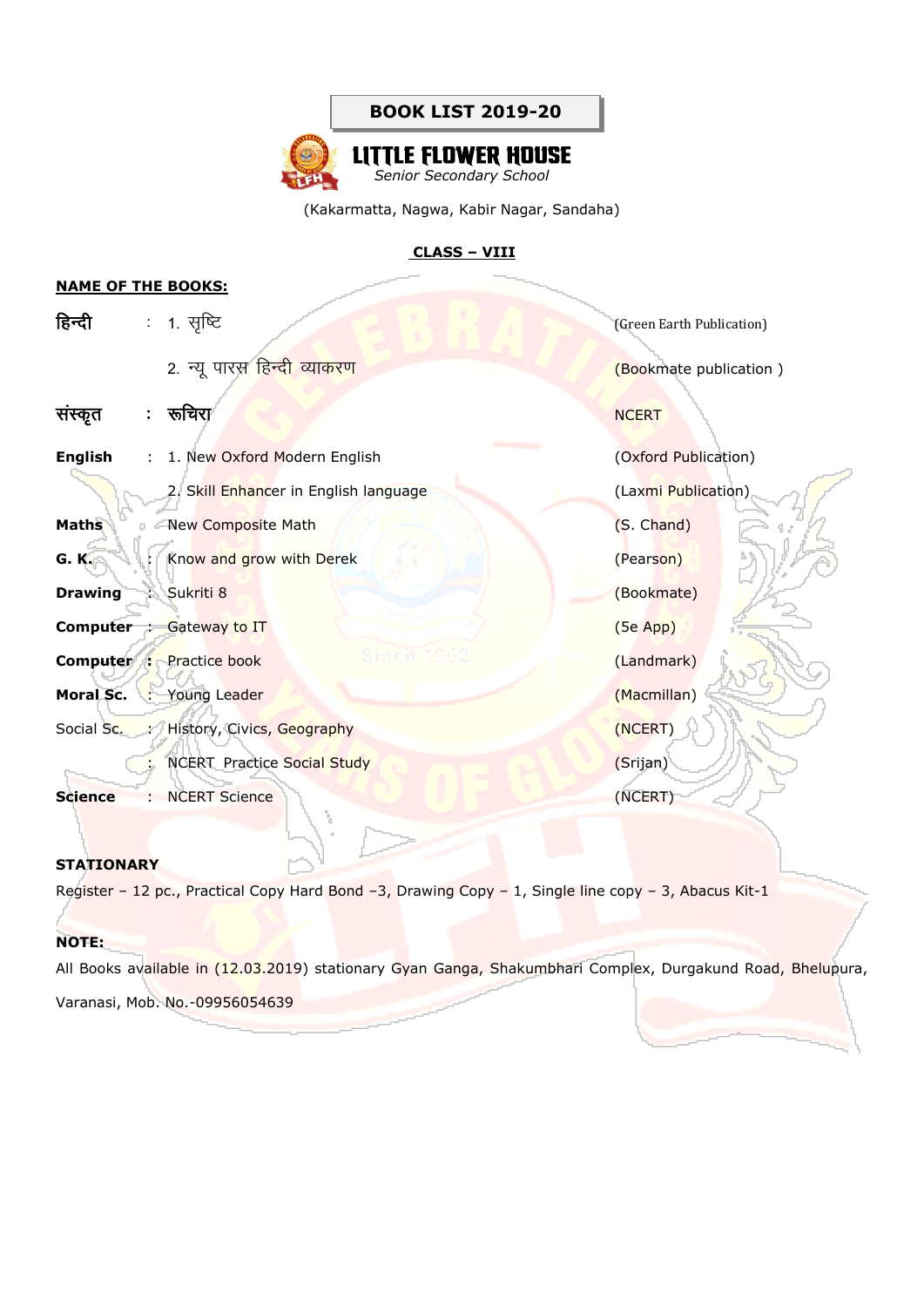

# **LITTLE FLOWER HOUSE**

*Senior Secondary School*

(Kakarmatta, Nagwa, Kabir Nagar, Sandaha)

**CLASS – IX**

## **NAME OF THE BOOKS:**

| हिन्दी         |                              | : 1. क्षितिज                                    | <b>NCERT</b>            |
|----------------|------------------------------|-------------------------------------------------|-------------------------|
|                |                              | 2. कृतिका                                       | <b>NCERT</b>            |
|                |                              | 3. नव जी <mark>वन हिन्दी व्या</mark> करण        | न्यू ऐज पब्लिकेषन       |
|                |                              | <b>English Language and Literature:</b>         |                         |
|                |                              | 1. Moment                                       | <b>NCERT</b>            |
|                |                              | 2. Beehive                                      | <b>NCERT</b>            |
| <b>Maths</b>   | $\mathcal{L}_{\mathrm{eff}}$ | 1. Text Book (Class - IX)                       | <b>NCERT</b>            |
|                |                              | 2. Side Book                                    | R. S. Agrawal           |
|                |                              | 3. Lab Manual & Laboratory Notebook Mathematics | Prachi                  |
| Computer :     |                              | Since 1982<br><b>Computer Application</b>       | Dhanpat Rai Publication |
| <b>S. Sc.</b>  | ÷.                           | 1. History                                      | <b>NCERT</b>            |
|                |                              | 2. Geography                                    | <b>NCERT</b>            |
|                |                              | 3. Political Science                            | <b>NCERT</b>            |
|                |                              | 4. Economics                                    | <b>NCERT</b>            |
| <b>Science</b> |                              | 1. Text Book (Class-IX)                         | <b>NCERT</b>            |
|                |                              | 2. Laboratory Skills Science                    | Viva Publication        |
|                |                              |                                                 |                         |

#### **NOTE:**

Register – 20, School Cover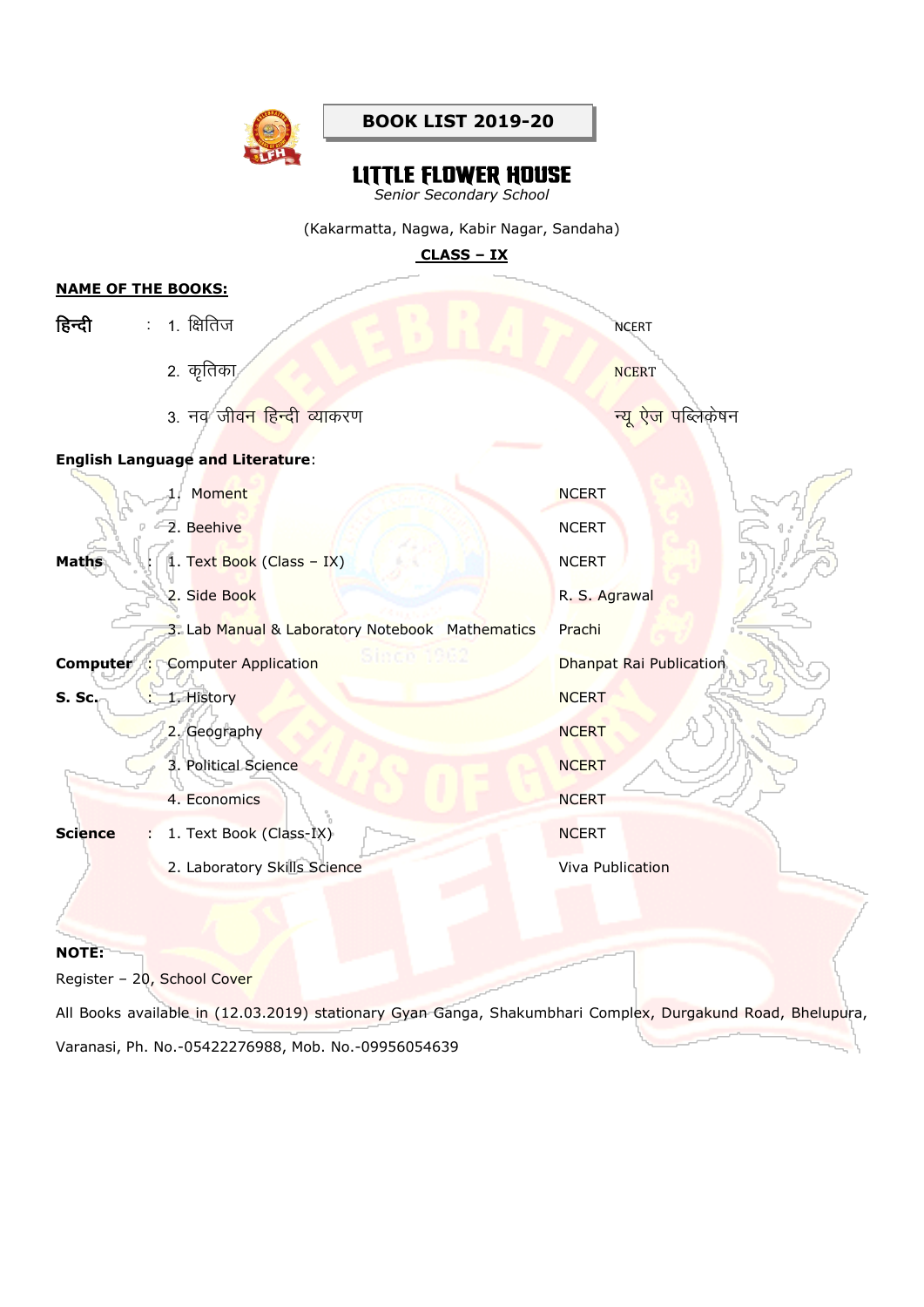# **LITTLE FLOWER HOUSE** *Senior Secondary School*

lakarmatta, Nagwa, Kabir Nagar, Sandaha)

### **CLASS – X**

# **NAME OF THE BOOKS:**

| हिन्दी                                       | : 1. क्षितिज                                    | <b>NCERT</b>                   |  |
|----------------------------------------------|-------------------------------------------------|--------------------------------|--|
|                                              | 2. कृतिका                                       | <b>NCERT</b>                   |  |
|                                              | 3. नव जीवन हिन्द <mark>ी व्याकरण</mark>         | <mark>न्यू ऐज</mark> पब्लिकेषन |  |
|                                              | <b>English Language and Literature:</b>         |                                |  |
|                                              | 1. Footprint                                    | <b>NCERT</b>                   |  |
|                                              | 2. First Flight                                 | <b>NCERT</b>                   |  |
| <b>Maths</b><br>$\mathcal{L}_{\mathrm{eff}}$ | 1. Text Book (Class - IX)                       | <b>NCERT</b>                   |  |
|                                              | 2. Side Book                                    | R. S. Agrawal                  |  |
|                                              | 3. Lab Manual & Laboratory Notebook Mathematics | Prachi                         |  |
| Computer :                                   | <b>Computer Applications</b>                    | Dhanpat Rai Publication        |  |
| <b>S. Sc.</b>                                | Since 11<br>1. History                          | <b>NCERT</b>                   |  |
|                                              | 2. Geography                                    | <b>NCERT</b>                   |  |
|                                              | 3. Political Science                            | <b>NCERT</b>                   |  |
|                                              | 4. Economics                                    | <b>NCERT</b>                   |  |
|                                              | 5. Self Study                                   | <b>EVERGREEN</b>               |  |
| <b>Science</b>                               | 1. Text Book (Class-IX)                         | <b>NCERT</b>                   |  |
|                                              | 2. Laboratory Skills Science                    | <b>Viva Publication</b>        |  |
|                                              |                                                 |                                |  |

# **NOTE:**

Register – 20, School Cover

All Books available in ( .2019) stationary Gyan Ganga, Shakumbhari Complex, Durgakund Road, Bhelupura, Varanasi, Ph. No.-05422276988, Mob. No.-09956054639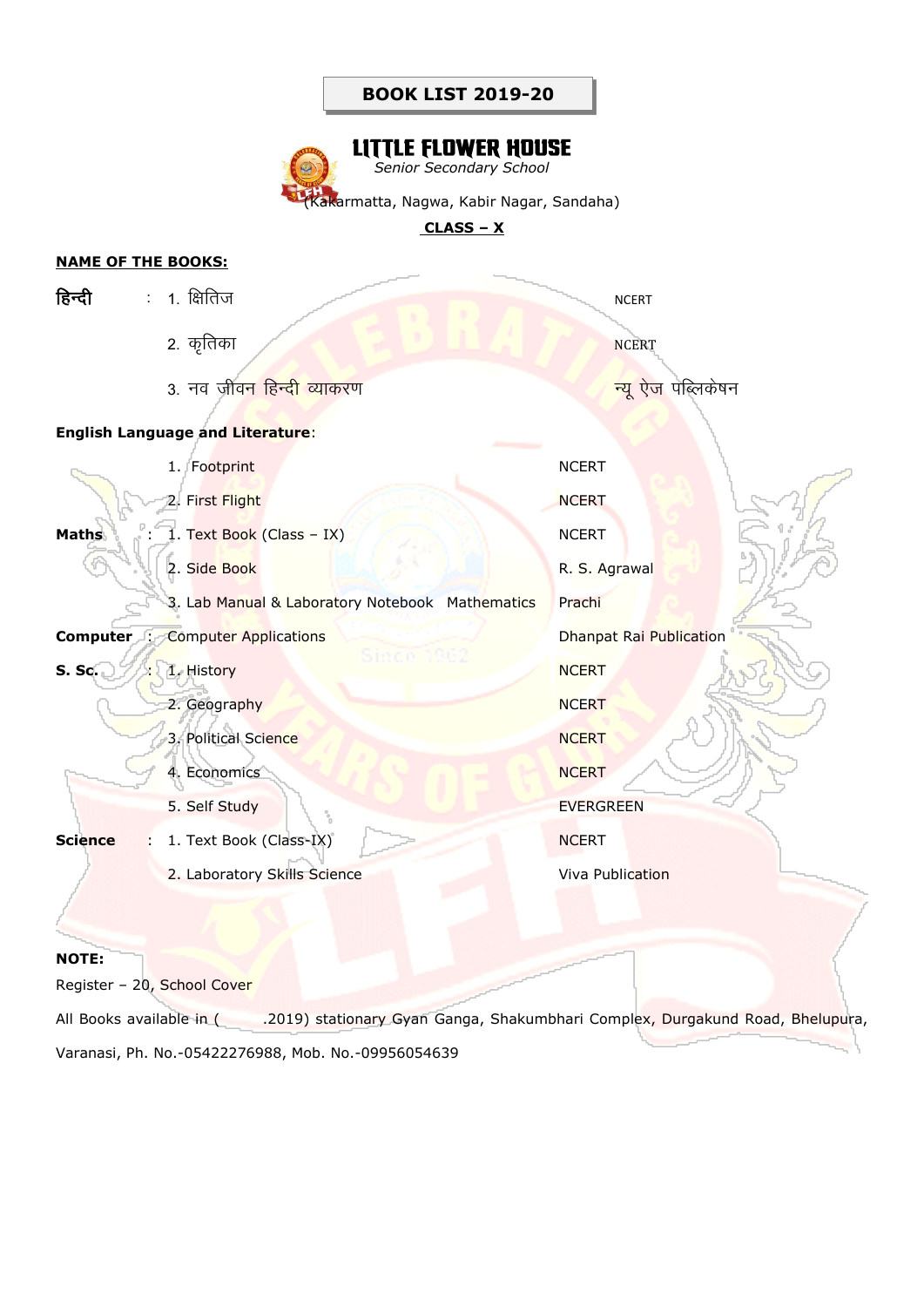

### **CLASS – XI**

### **NAME OF THE BOOKS:**

| हिन्दी                                                         | $\mathcal{L}_{\mathcal{A}}$ | 1. आरोह                                                                                    | <b>NCERT</b>        |  |  |
|----------------------------------------------------------------|-----------------------------|--------------------------------------------------------------------------------------------|---------------------|--|--|
|                                                                |                             | 2.वितान                                                                                    | <b>NCERT</b>        |  |  |
|                                                                |                             | 3. अभिव्यक्तिऔरमाध्यम व्याकरण                                                              | <b>NCERT</b>        |  |  |
| <b>English</b>                                                 | $\mathcal{L}$               | 1. Hornbill                                                                                | <b>NCERT</b>        |  |  |
|                                                                |                             | 2. Snapshot                                                                                | <b>NCERT</b>        |  |  |
| Maths                                                          |                             | 1. NCERT                                                                                   |                     |  |  |
|                                                                |                             | 2. Side Book                                                                               | R. S. Agrawal       |  |  |
| <b>Computer</b> : $C++$                                        |                             |                                                                                            | Dhanpat Rai & Co.   |  |  |
| <b>Physics</b>                                                 |                             | 1. Physics Part I & II                                                                     | <b>NCERT</b>        |  |  |
|                                                                |                             | 2. Lab ManualPhysics                                                                       | <b>APC</b>          |  |  |
|                                                                |                             | <b>Chemistry</b> : 1. Chemistry Part I & II                                                | <b>NCERT</b>        |  |  |
|                                                                |                             | 2. Chemistry Lab Manual                                                                    | <b>APC</b>          |  |  |
|                                                                |                             | <b>Physical Ed.</b> A book of Physical Education                                           | <b>APC</b>          |  |  |
| <b>Biology</b>                                                 |                             | : 1.Biology                                                                                | <b>NCERT</b>        |  |  |
|                                                                |                             | 2. Lab Manual Biology                                                                      | Comprehensive       |  |  |
|                                                                |                             | <b>Economics :</b> 1. Text book for Indian Economics Development & Statistics              | <b>NCERT</b>        |  |  |
|                                                                |                             | 2. Reference Book: Indian Economic Development & Statistics By                             | V. K. Ohri(VK Pub.) |  |  |
| <b>Accountancy: NCERT</b>                                      |                             |                                                                                            |                     |  |  |
|                                                                |                             | <b>Accountancy D.K Goyal</b>                                                               | <b>APC</b>          |  |  |
|                                                                |                             |                                                                                            |                     |  |  |
| <b>Business Studies: NCERT</b>                                 |                             |                                                                                            |                     |  |  |
|                                                                |                             | B. Studies - Poonam Gandhi                                                                 | V. K. Publication   |  |  |
| <b>Music Vocal</b>                                             |                             | : स्वरनिधि (आर्यबुक डिपो) by Mrs. IndrabirKaur, Mrs. Neel Kamal Bhogal, Mrs. SandeepaKaur  |                     |  |  |
| : 1. TaalPrasunn by Pt. Chhotelal Mishra<br><b>Music Tabla</b> |                             |                                                                                            |                     |  |  |
|                                                                |                             | 2. TaalParichaya Part I & Part - II by ShriGrish Chandra Srivastava                        |                     |  |  |
| Geography                                                      |                             | : NCERT                                                                                    |                     |  |  |
| <b>Psychology</b>                                              |                             | : NCERT                                                                                    |                     |  |  |
| <b>NOTE:</b>                                                   |                             |                                                                                            |                     |  |  |
| All Books available in (                                       |                             | 2019) stationary Gyan Ganga, Shakumbhari Complex, Durgakund Road, Bhelupura, Varanasi, Ph. |                     |  |  |

No.-05422276988, Mob. No.-09956054639